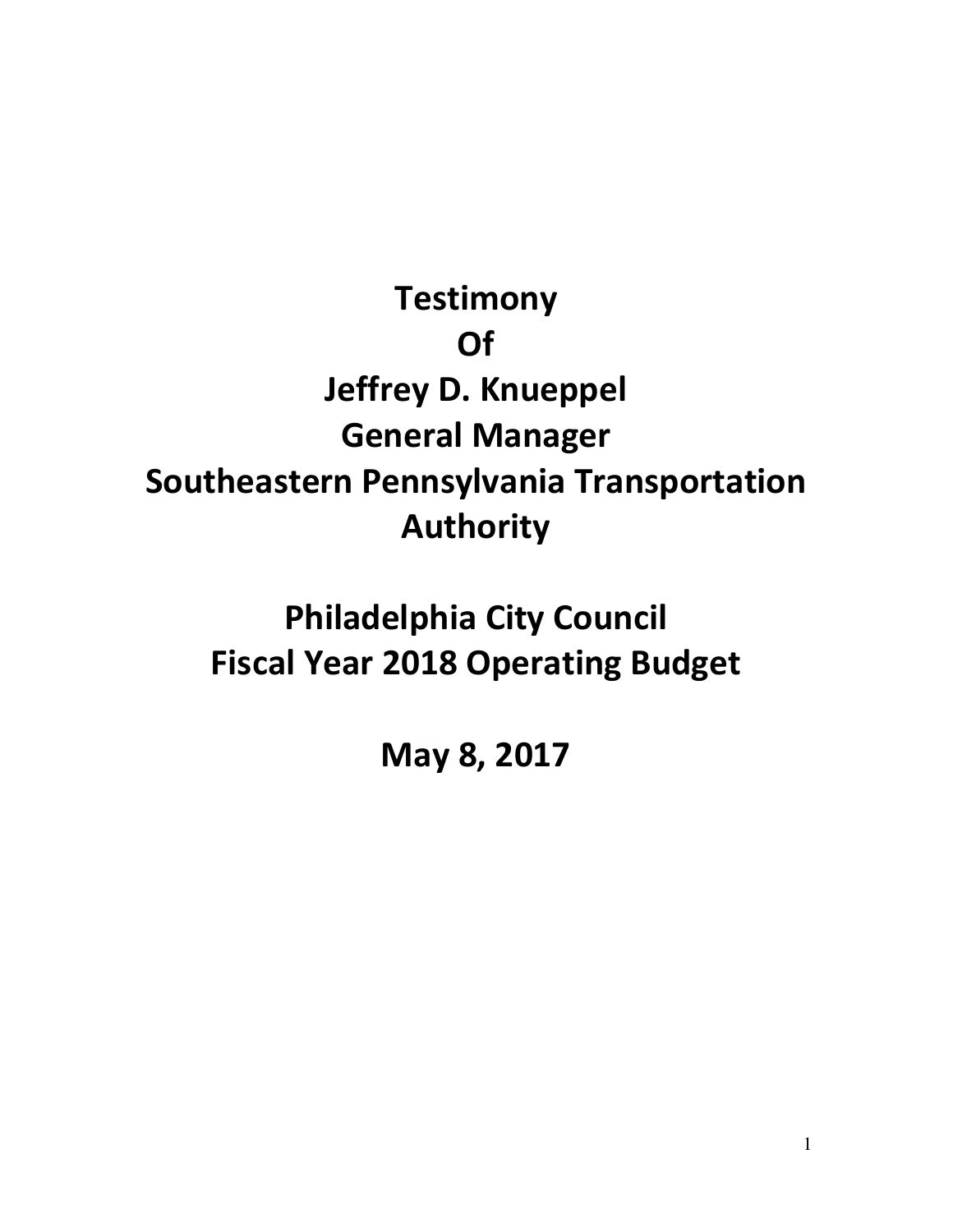Good morning/afternoon Council President Clarke, Transportation Committee Chair Johnson, members of City Council and other guests. My name is Jeff Knueppel and I am honored to come before you today as the General Manager for the Southeastern Pennsylvania Transportation Authority (SEPTA). I am joined by SEPTA Philadelphia Board members, Clarena Tolson, Executive Director of the Philadelphia Parking Authority and Beverly Coleman, Assistant Vice President for Community Relations and Economic Development at Temple University.

SEPTA is pleased to submit testimony supporting the Authority's \$82.7 million Fiscal Year 2018 Operating Budget request and provide an overview on initiatives and milestones achieved during the past year.

As you know, SEPTA's operating budget is funded through subsidies from local, state and federal governments, the fare box and other revenues. The City's \$82.7 million dollar contribution represents 6% of our total operating budget. The City operating subsidy enables SEPTA to meet its state legislatively mandated requirement to secure local matching funds to match state operating subsidy dollars of approximately \$705 million.

For the Authority's capital budget, the City's \$4.5 million dollar contribution will support a capital program this year of approximately \$682 million. As such, SEPTA is able to invest hundreds of millions of dollars in Philadelphia infrastructure and to advance priority projects including the renovation of City Hall and 15<sup>th</sup> Street, Concourse improvements, Broad Street and Market Frankford Line Station Accessibility projects, Trolley modernization, SEPTA Key, and Real Time Information to benefit the riding public. Council's continued support to allocate operating and capital funds in the City's budget is deeply appreciated.

SEPTA is working with local, state and national public transit advocates to preserve and protect federal funding that is critical to our operations and state of good repair efforts. The recently approved federal budget for Fiscal Year 2017 provides funding at authorized funding levels. We will continue to advocate for federal transportation funding programs for the fiscal year beginning October  $1<sup>st</sup>$  that have aided SEPTA and so many other projects in Philadelphia. In addition, while plans for a federal infrastructure program have not yet materialized, we are working to ensure that public transportation is included in any program approved by Congress.

I frequently say that I do love to build things. My first year as SEPTA General Manager, afforded me the opportunity to do that and so much more. I am committed to expanding the definition of "building" for SEPTA to include five areas of strategic effort - **Customer Experience, Employee Development, Rebuilding the System, SEPTA is a Business**, and **Safety as the Foundation**. These fundamentals define our vision and describe what we want to accomplish - *Building the Future* - one that is strong for the City, the region, our customers, and every SEPTA employee.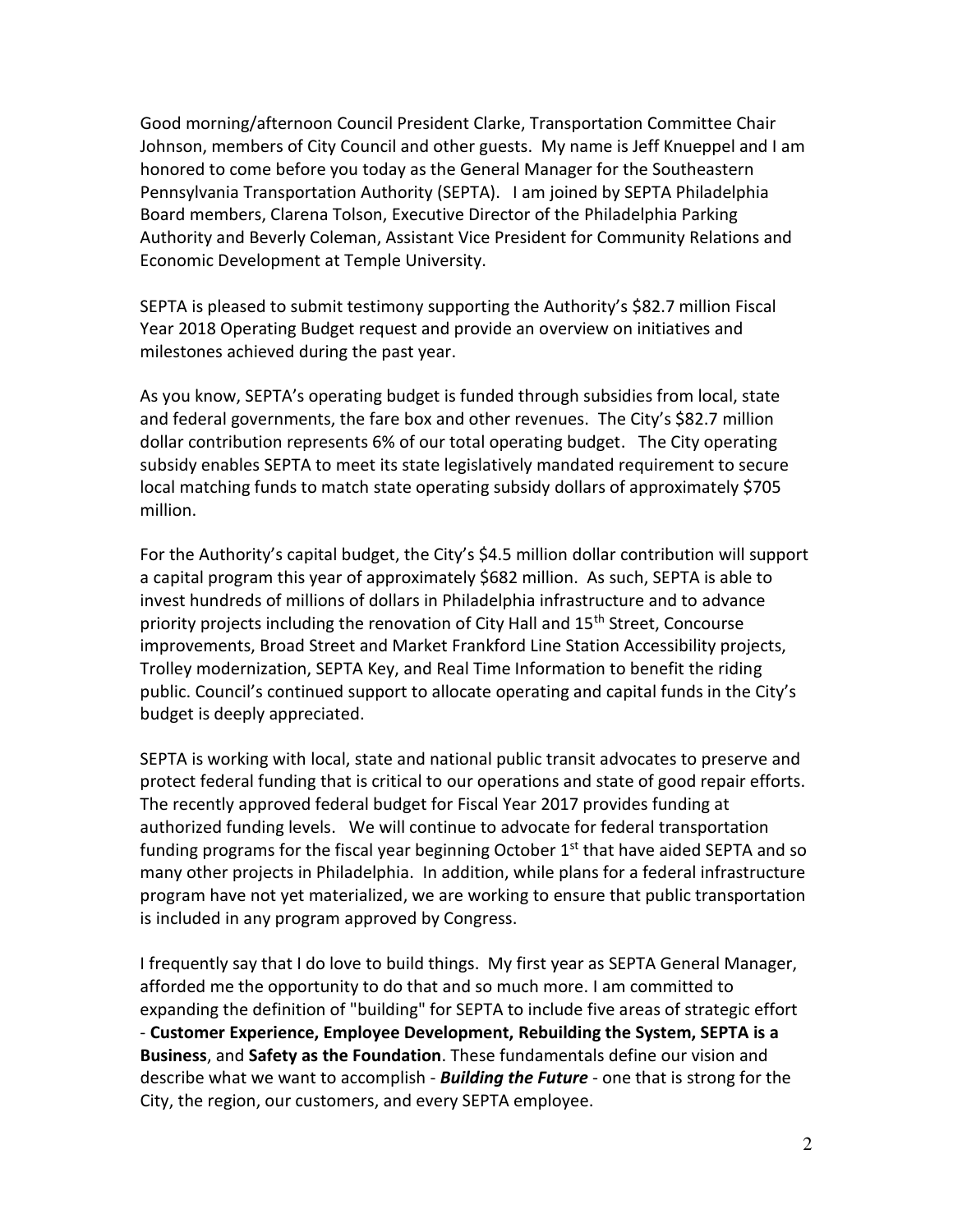Highlights of recent initiatives include:

SEPTA has currently budgeted \$131.5 million in improvements for both **15th Street Station and City Hall Stations.** Renovations of the 15th Street Station started in September 2016 and will continue through the winter of 2018. The City Hall Station is currently under design and will consist of two distinct phases. The first phase consists of foundation underpinning of City Hall prior to platform improvements, two new corridors and related elevator infrastructure improvements. The second phase of City Hall Station will include completion of accessibility improvements including new elevators along with aesthetic and passenger related improvements.

The Authority is nearing completion of construction for the first phase and in design for two additional phases of a \$55 million multi-phase project to the **Center City Concourses** to improve accessibility and bring the concourse network to a good state of repair. This project will revitalize the concourse network with new finishes, lighting and security features; develop the concourse as a place of interest, providing a safe and pleasant environment for pedestrians; and provide potential opportunities for development in the South Broad Concourse.

ADA accessibility improvements are ongoing at SEPTA's **40th Street Market Frankford Line Station** that includes 4 new stair head-houses with Art in Transit at the corner of each intersection along with two ADA compliant elevators on the northwest and southeast corners of 40th and Market Streets. Construction is currently scheduled through summer 2017.

Construction is currently in phase 2 at the Arrott Transportation Center (Margaret/Orthodox Station) located on the Market-Frankford Line that will make the station ADA accessible. The project includes installation of one elevator to connect the street and platform levels of this elevated station and two accessible elevators to connect the platform level to the East station overpass. Construction will continue through 2018.

Design continues on modernization of the **Susquehanna-Dauphin Station** on the Broad Street Line to make the Station fully ADA accessible. The project includes the installation of elevators; relocating the existing head house and replacing with a covered head house; accessible pathways and handrails/guardrails; signage; lighting; and security cameras. We anticipate design completion in 2017.

SEPTA continues to acquire new **paratransit vehicles, buses and rail cars** to replace vehicles which have reached or exceeded their useful life along with enhancing system capacity. In calendar year 2017, SEPTA will accept delivery of 77 CCT vehicles. The Authority has awarded a contract for 25 battery electric buses. These buses will be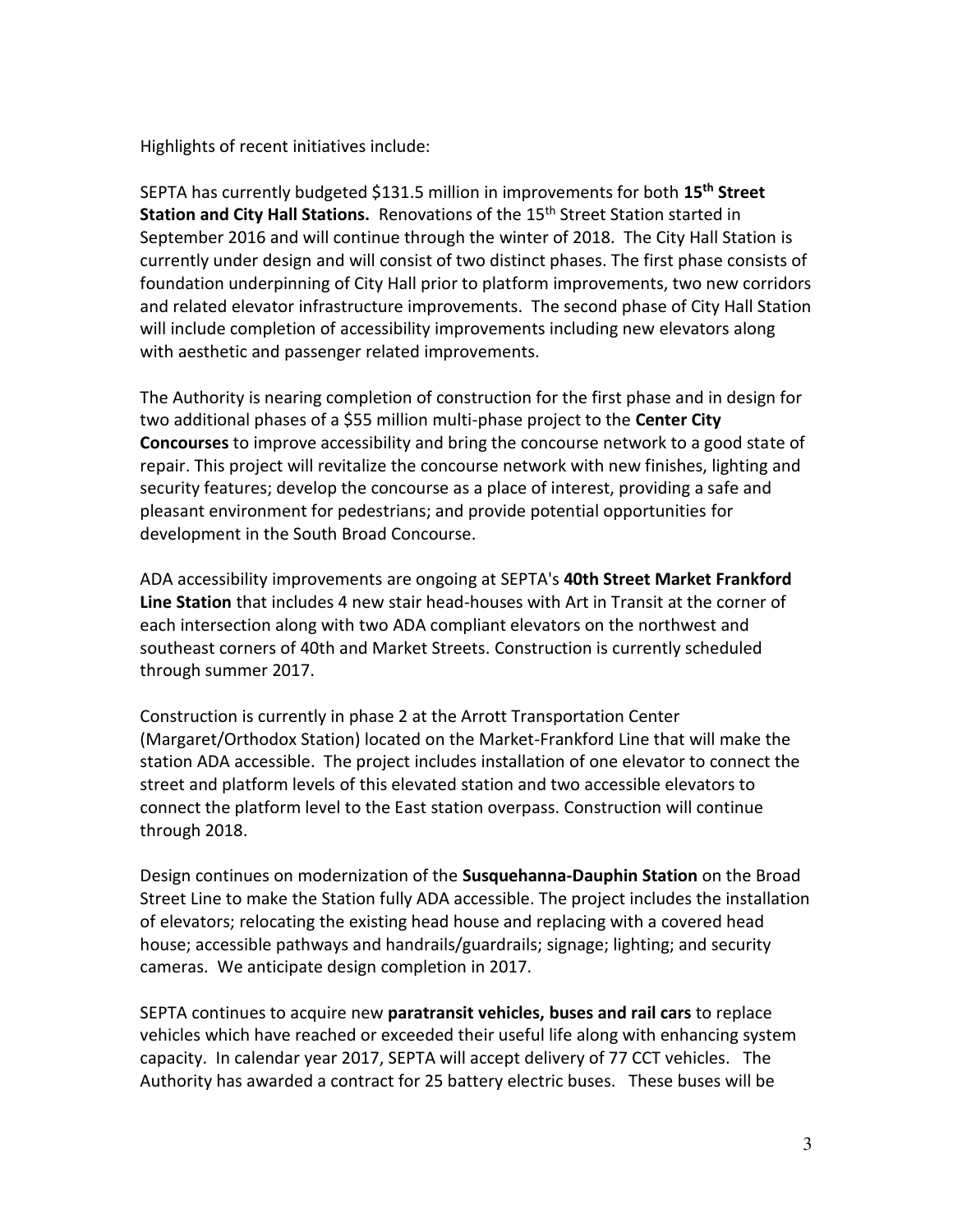deployed on SEPTA Bus Routes 29 and 79 in South Philadelphia; routes previously served with electric trolleybuses. The new electric buses will be delivered in 2018.

In May 2016, SEPTA awarded a contract to New Flyer Industries for 525 40-foot lowfloor hybrid buses to be delivered over a five year period with the first 90 buses to be delivered this summer. By 2020, more than 95% of SEPTA's bus fleet will be hybrid buses.

In March, SEPTA's board approved the purchase of 45 multi-level coaches for regional rail operations and awarded a contract to CRRC MA. The first of the fleet is expected to be delivered in late 2019. CRRC MA is a subsidiary of the largest railcar manufacturer in the world. The multi-level coaches will be powered by SEPTA's new electric locomotives. SEPTA recently awarded a contract for up to 15 new electric locomotives to replace locomotives dating back to the 1980's. The new rail equipment will help to address increased regional ridership which has grown over 50 percent in the last 15 years.

In June 2016, 10,000 Transit riders became Early Adopters in the first phase of the new **SEPTA Key** Card program. Key card holders were able to purchase either a Weekly or Monthly TransPass at several SEPTA Transit Stations on the Market Frankford Line, Broad Street Line, and at our headquarters at 1234 Market Street. Since the program's launch, more than 100,000 SEPTA Key cards have been purchased by riders and 55,000 Senior Key cards have been issued. With fare kiosks at all Broad Street and Market-Frankford Stations and major bus loops selling key cards, the project is rapidly moving toward full functionality. Beginning June 1, 2017, day, weekly and monthly transpasses will only be issued on the Key card at SEPTA sales locations as legacy fare media is phased out. A communications plan is underway to inform riders of the changes.

We also successfully launched SEPTA Key 'Quick Trips' on the Airport Line on April 17<sup>th</sup>, expanding the Key Program to the regional rail network. We will begin installing new fare equipment components at Center City regional rail stations this summer.

From a safety perspective, SEPTA is an industry leader in implementing **Positive Train Control (PTC)** for Regional Rail. I am proud to say that SEPTA is the first commuter railroad east of the Mississippi to implement this Congressionally-mandated project on its territory well before the December 2018 deadline. With the exception of short transition areas at the interfaces with AMTRAK, we have completed installation of this vital safety technology on all 13 SEPTA Regional Rail lines.

Other important projects in Philadelphia include our work to expand the **Wissahickon Transportation Center** to give Route 52 a more permanent layover location. This would connect riders across West Philadelphia to City Avenue, Wissahickon and Manayunk.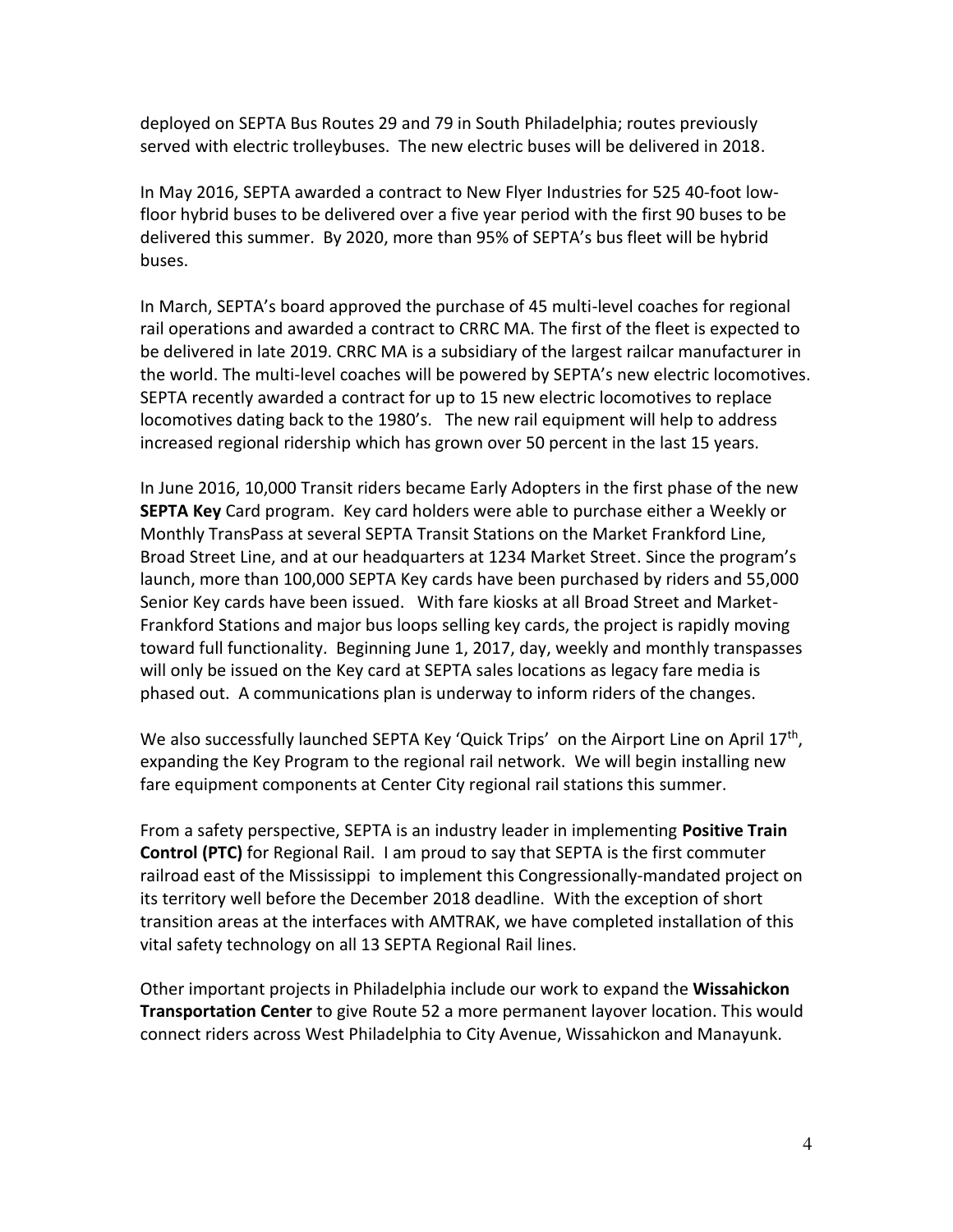Working closely with Mike Carroll and the City's Office of Transportation and Infrastructure Systems and PennDOT, we will advance **Bus Rapid Transit on Roosevelt Boulevard**. This project will improve service by stop consolidation and providing express bus service along this stretch of highway. We advance this initiative this fall.

Throughout each of these construction projects, SEPTA works to communicate and coordinate with stakeholders including residents, riders, elected and City officials, and other utilities and local businesses to mitigate impact on the community.

SEPTA is committed to supporting local businesses and the jobs they provide to our citizens. At Council's urging and with the aid of many Council offices, SEPTA has increased our outreach to invite more area companies to bid on SEPTA work. We have added to our staff to register and certify more Disadvantaged Business Enterprises (DBE) applicants, as well as women, minority and veteran-owned firms. We have initiated a new tracking system and will soon be able to provide more detailed information on the contracts and business awarded throughout the City.

Over the last three years, SEPTA invested over \$3.26 billion dollars in projects and services. 38.5% of that total, \$1.25 billion dollars, was awarded to businesses and employers in the City of Philadelphia.

Our DBE program has been striving to raise the numbers of minority and women-owned businesses participating in our contracts. We have 465 currently certified DBE firms of which 33 percent are Philadelphia- based. SEPTA consistently exceeds federal requirements for DBE participation and in 2016, our Federal DBE participation is 18 percent.

Just two weeks ago, SEPTA hosted a "Meet the Primes" event inviting minority and women-owned businesses to network with our prime contractors, DBE and Procurement staff. This event had record attendance which I attribute to your assistance in getting the information out to your constituents. Our commitment to supporting local businesses, and the jobs and opportunities they provide remains strong.

As I mentioned at the start, SEPTA is *Building the Future* - one that is strong for the City, the region, our customers, and every SEPTA employee. 9,500 dedicated employees work to make the SEPTA system run every day. Our workforce is diverse and reflects our ridership and the communities we serve. 63 percent of our staff are minorities and 20 percent are females. 52 percent of our employees live in Philadelphia.

We are proud of the non-traditional roles held by women as conductors, locomotive engineers and revenue guards for example. In the fall of 2016, SEPTA held a very successful Women in the Trades event, and we have a number of programs geared toward professional development, career-focus and honing leadership skills.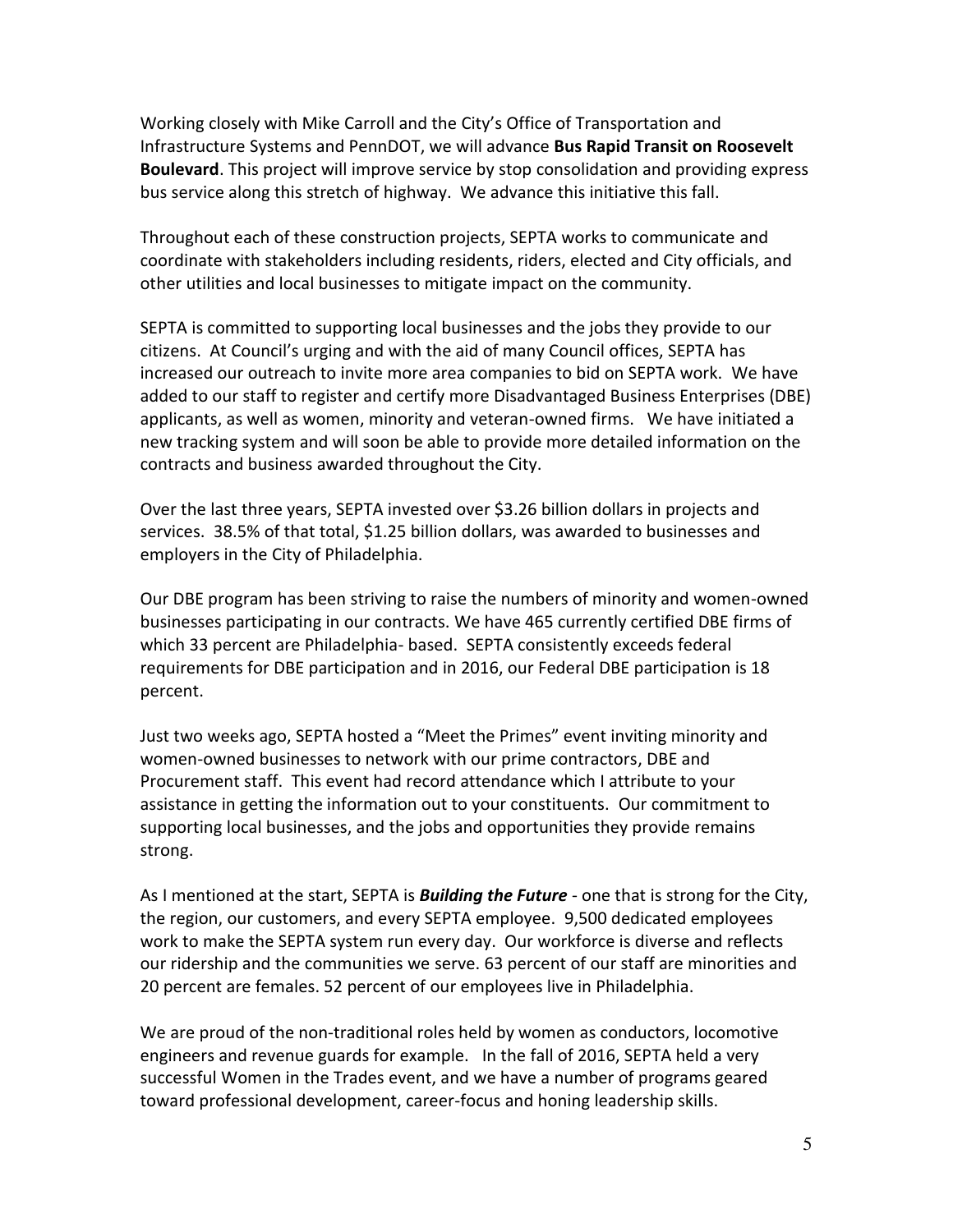One story I am proud to tell is that of Ms. Jhanee Franklin, a signal maintainer trainee. In October 2016, she attended the SEPTA sponsored "Women in Trades" event to attract women into non-traditional positions. As part of the event she was able to take the signal maintainer's entrance exam. Ms. Franklin was homeless at the time. She was hired on February 13, 2017 into the Subway/Elevated signal training program. The training program includes classroom theory and hands-on practical work out in the field. The training program duration is 12 to 18 months and includes various aspects of signal operation and circuits. She has completed the track safety and (QPE) Qualified Protection Employee course. Ms. Franklin is currently in the track circuit module of the training course and is expected to be tested on that portion within the next two months. Last month, she earned a certificate from Orleans Technical in Residential and Commercial Electricity. She has secured an apartment and is prepared to handle any challenges that come her way. Ms. Franklin has a good attitude and work ethic and is progressing well in her training.

**SEPTA is always working to promote workplace diversity and fairness, and to provide new pathways to employment.** We have developed internal goals for hiring and promotion opportunities and created internal mentor groups for females & minorities. We partner with community organizations and legislative offices to host job fairs and promote careers at SEPTA. We have implemented policies to encourage recruitment of veterans and re-entering citizens. SEPTA has also strengthened our relationship with schools throughout Philadelphia, volunteering for career days at elementary, middle and high schools and serving on advisory boards of technical schools. We are working now to plan an "Externship Day" for Philadelphia Technical High School teachers to see the skills their students must learn to be employed at SEPTA.

Last month, we completed a series of fare increase hearings in the five county service region, the first increase in four years. We are proposing modest increases from a base cash fare of \$2.25 to \$2.50, and the cost of a token from \$1.80 to \$2.00. Transfers will remain at \$1.00. At these rates, SEPTA fares are still lower than Chicago, New York and Boston transit. The hearing examiner will have a report to us shortly with recommendations, and Board consideration will occur later this month. These increases are part of maintaining fiscal discipline and were recommended as part of Pennsylvania Act 44 funding.

Before I conclude, I would like to take a moment to thank the members of Council for giving SEPTA the opportunity recently to provide information on our comprehensive system safety program, customized community transit services, and our efforts to engage more Philadelphia and minority-owned businesses. I can assure you that we are taking your comments and concerns very seriously. We are addressing the challenges within each of these areas and continue to see improvement in our CCT services and in the diversity of participants in our procurement and employment programs. Thank you